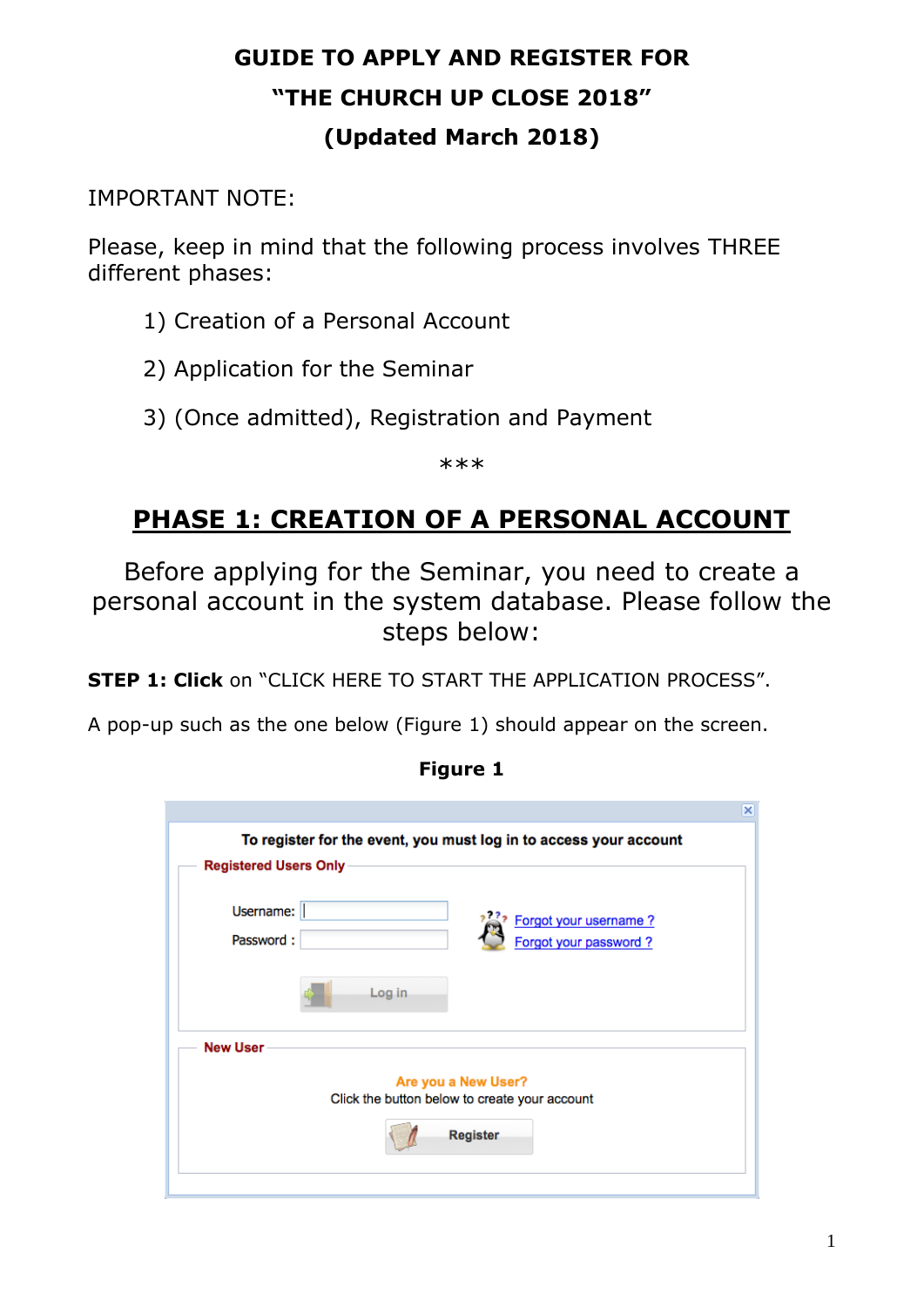If this is your first visit, you need **to create a personal account** by clicking on "Register" (bottom part of Figure 1, within the 'New User' section). You will thus be redirected to a page in which you will be asked to register your personal data.

If you have already created your account in previous years, **just enter** your Username and Password to access your data (up part of Figure 1, under 'Registered Users Only' section). If you do not remember your Username or Password, follow the indications "Forgot your username? or "Forgot your password?".

#### **STEP 2: PERSONAL DATA and ACCOUNT INITIATION**

After clicking on "Register", you will be redirected to a new page and asked for your **personal data** (Figure 2). You may need to scroll down to complete all the information.

Some fields are mandatory and the system will indicate at the end if there is any field that you have not filled in correctly.

Please write your phone number in international format: [E.g. (+39) 3378890022]

| <b>Personal Data</b><br><b>Title</b><br><b>Last Name*</b><br><b>Sex</b><br><b>First Name*</b><br>$\checkmark$<br>O Man<br><b>Women</b><br>City / Country of birth<br><b>Date of Birth</b><br><b>Nationality</b> *<br>×<br>Italy<br><b>Address</b><br>Country <sup>*</sup><br>v<br>Italy<br><b>Zip Code</b><br><b>Provincia</b><br>Address <sup>*</sup><br>City / State (if applicable) *<br>×<br><b>Phone / Mobile</b><br>Fax<br>E-Mail*<br><b>Profession</b><br><b>Profession</b><br><b>Position</b> | <b>List of Events</b> | History      | <b>Your Account</b> |  | Exit |
|-------------------------------------------------------------------------------------------------------------------------------------------------------------------------------------------------------------------------------------------------------------------------------------------------------------------------------------------------------------------------------------------------------------------------------------------------------------------------------------------------------|-----------------------|--------------|---------------------|--|------|
|                                                                                                                                                                                                                                                                                                                                                                                                                                                                                                       |                       |              |                     |  |      |
|                                                                                                                                                                                                                                                                                                                                                                                                                                                                                                       |                       |              |                     |  |      |
| <b>Institution</b>                                                                                                                                                                                                                                                                                                                                                                                                                                                                                    |                       | $\mathbf{v}$ |                     |  |      |

**Figure 2**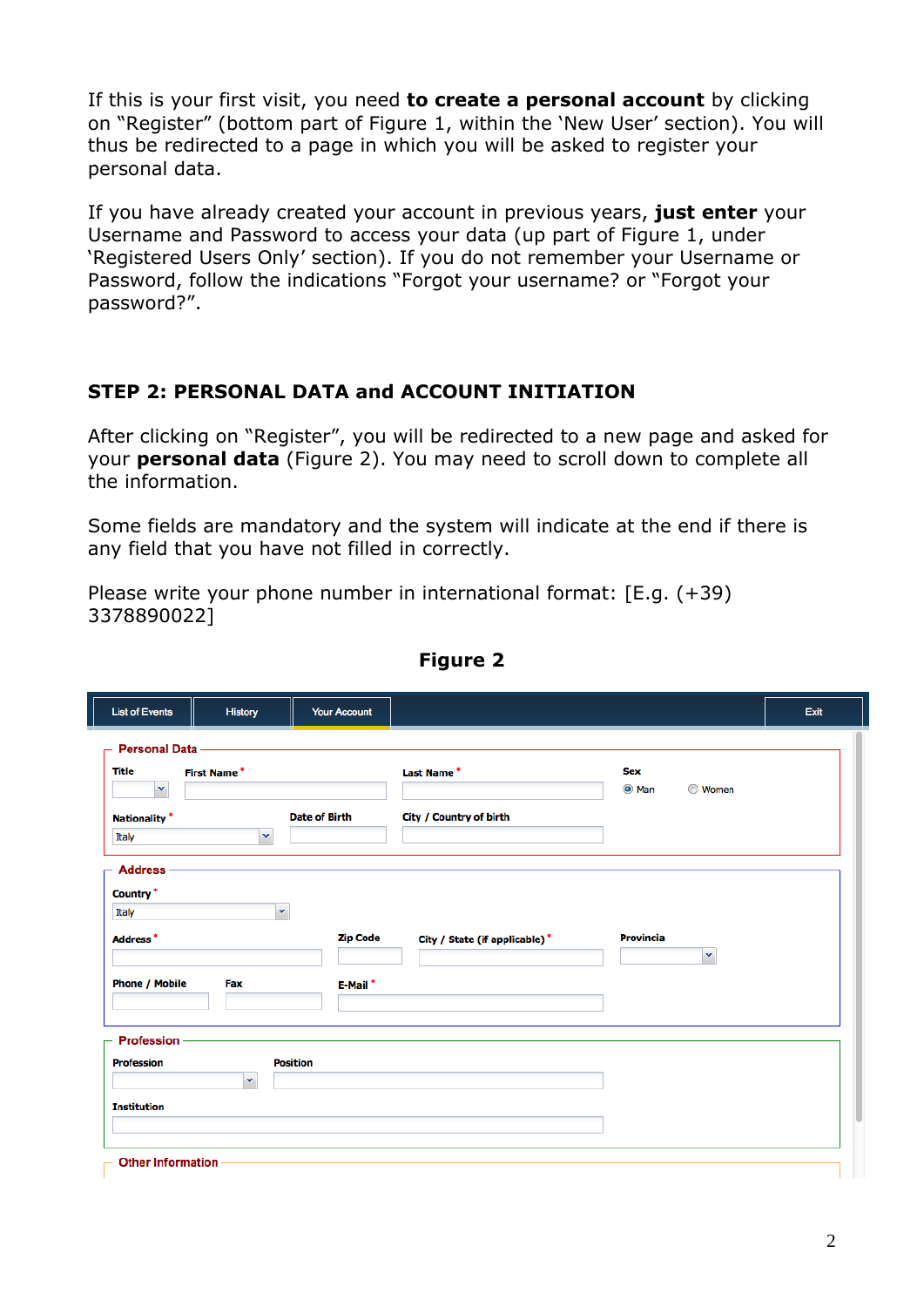| Spoken Language*<br>v                                                      |                                  |
|----------------------------------------------------------------------------|----------------------------------|
| <b>Alumno Holy Cross University</b><br><b>Department</b>                   | $\times$ matriculation<br>number |
| I wish to receive information on the activities promoted by the University |                                  |
| <b>User notes</b>                                                          |                                  |
|                                                                            |                                  |
|                                                                            |                                  |
|                                                                            |                                  |
| <b>Access Data for Your Account</b>                                        |                                  |
| Username <sup>*</sup>                                                      |                                  |
|                                                                            | $\rho$ m3em                      |
|                                                                            | Type the text in the image *     |
| Password <sup>*</sup><br><b>Password Verification*</b>                     |                                  |
|                                                                            |                                  |

"Spoken language" determines the language in which you want to receive any communication from us (four options);

The "Alumnus Holy Cross Student" box is only for alumni of the University.

In the last part of the file, 'Access Data for Your Account', you have to introduce the words you want to use from now on. For the username, we suggest writing your own name and last name together.

Once you have completed the section "Username + Password + Password verification + Security Code", then **click** "Create Account".

A pop-up with and automatic response (Figure 3) will appear on the screen confirming that your account has been successfully created and you have been sent an email with your account information.



**Figure 3**

**Click** "OK" and you can do complete your application process.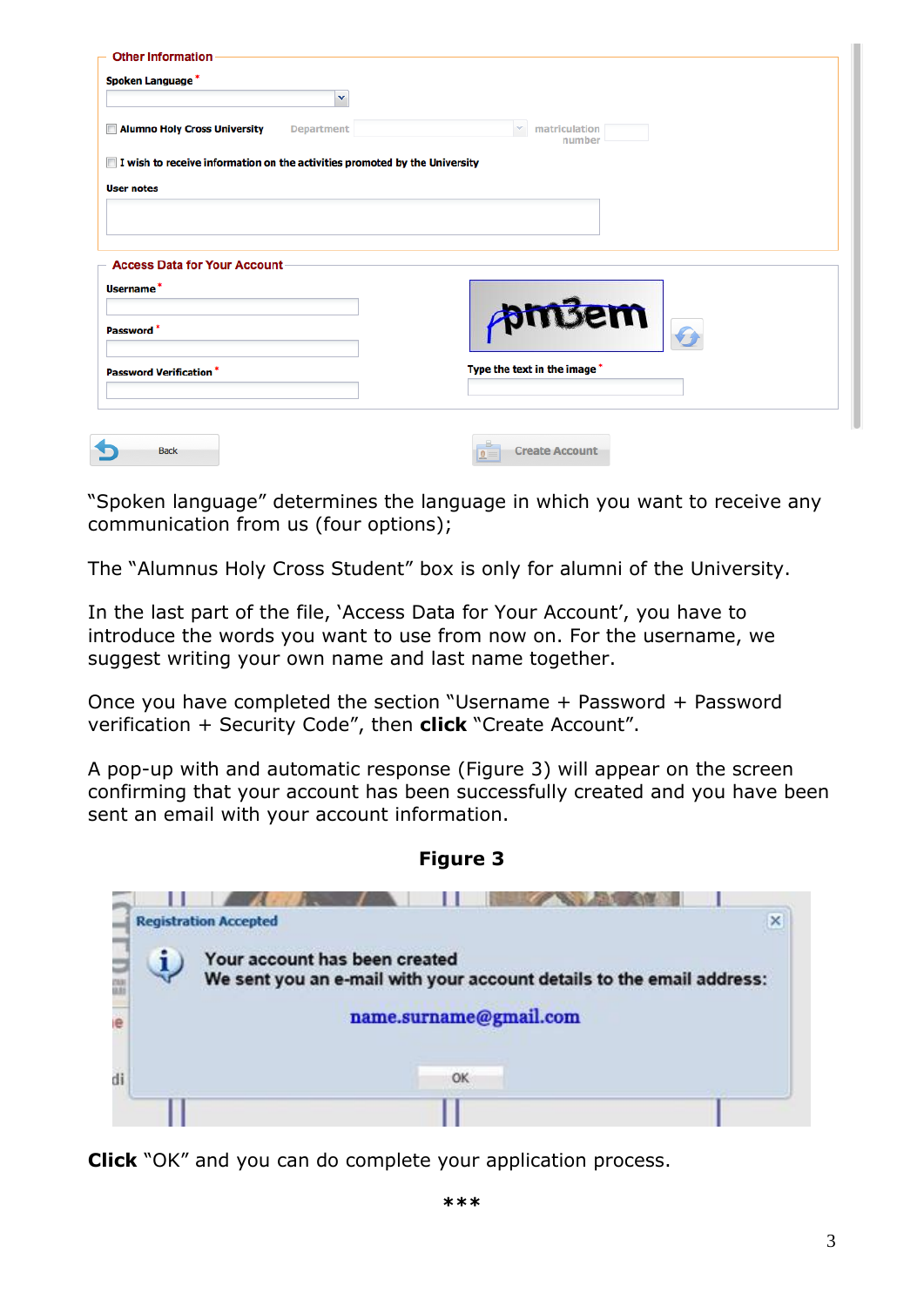## **PHASE 2: APPLICATION PROCESS**

Please follow the application process as indicated below. At the completion of the application, the organizing committee will evaluate the applications and respond to the applicants **on or before May 31, 2018.** Applying does NOT guarantee acceptance. Applicants admitted to the program will be directly notified of their acceptance and will be given instructions for effective registration and payment procedures.

### **STEP 1: COMPLETATION OF THE APPLICATION PROCESS**

You will see the last screen (Figure 4) for the application process to "A Professional Seminar for Journalists, The Church Up Close 2018: Covering Catholicism in the Age of Francis". You will be asked two things:

1) (**Mandatory**) To upload/attach **a** *curriculum vitae* (CV) in a digital format (word, pdf, rtf, etc.) by clicking the "Browse" button. Please ensure that the CV includes the following information (the length of the CV should be no more than 8,000 characters):

- Date
- Name
- Position
- Company
- Office (Address and contact data)
- Home (Address and contact data)
- Fields of Specialization
- Education
- Journalistic Employment (List all)
- Other Employment (If relevant)
- Selected Newspaper Article Titles (Also, Books, Journal Articles, Lectures Given, etc. if relevant)
- Affiliated Memberships (If relevant)
- Other Activities (If relevant)
- Awards (If relevant)
- Languages spoken
- References (If relevant)
- Recent photograph attached to the cv (optional)

You can include other brief comments that you consider important for the organization in the box "Notes" (disabilities, diet restrictions, etc.)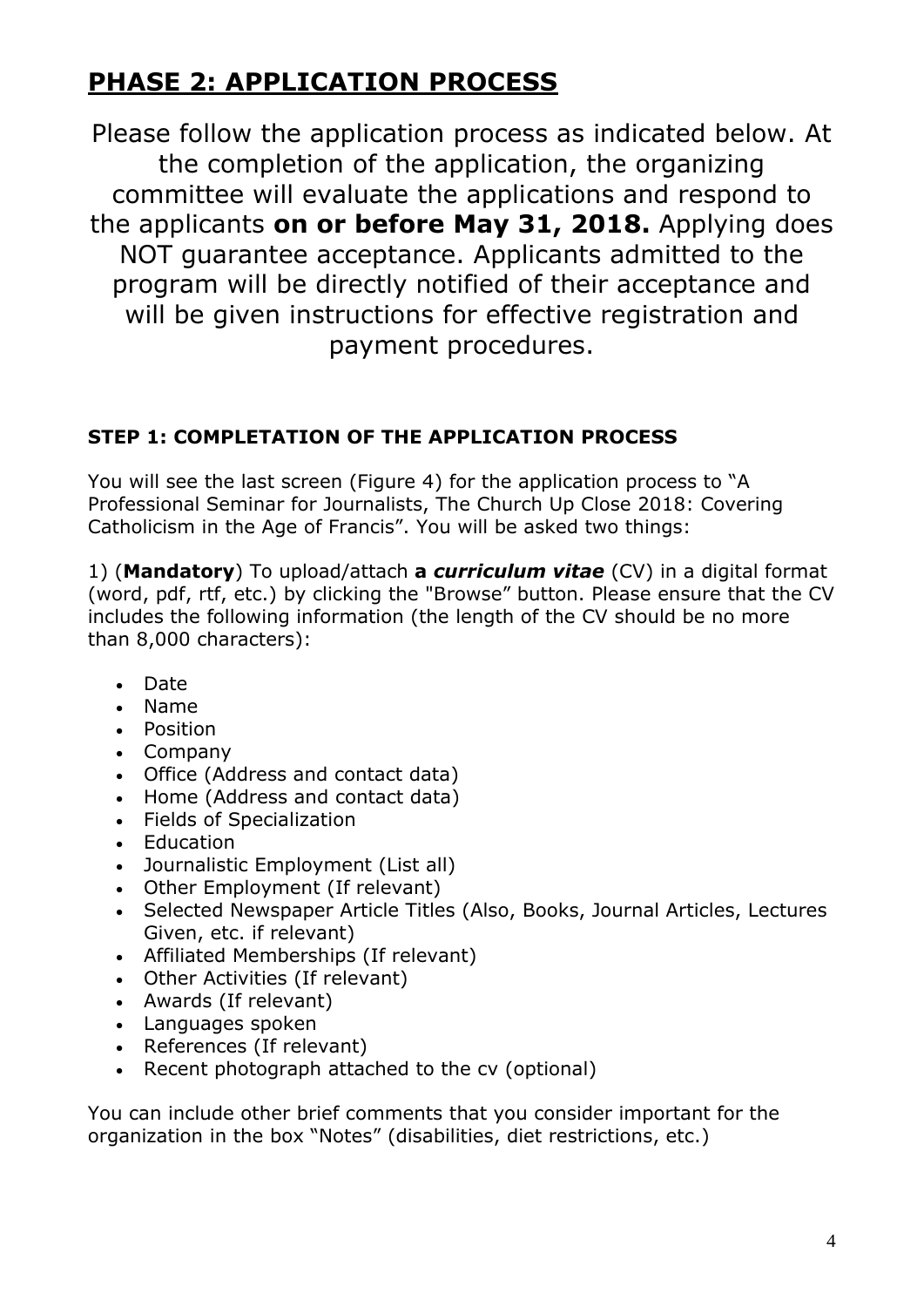#### **Figure 4**

| <b>List of Events</b>                                                                                             | History | <b>Your Account</b> | Pontificia Università della Santa Croce                                                                                                         | Exit |
|-------------------------------------------------------------------------------------------------------------------|---------|---------------------|-------------------------------------------------------------------------------------------------------------------------------------------------|------|
| <b>The Church Up Close</b><br><b>Covering Catholicism</b><br>in the Age of Francis<br>Roma<br>5-11 September 2016 |         |                     | A Professional Seminar for journalists<br>The Church Up Close 2016: Covering the Church in the Age of Francis<br>05/09/2016 - 11/09/2016 - Rome |      |
| <b>Documents required</b><br>Attach your Curriculum Vitae                                                         |         |                     | D                                                                                                                                               |      |
| I request a Scholarship                                                                                           |         |                     | Explain your need for Scholarship (max 300 chars)                                                                                               |      |
| Notes (max 300 chars)                                                                                             |         |                     |                                                                                                                                                 |      |
| How did you find out about the program ?                                                                          |         |                     | v                                                                                                                                               |      |
|                                                                                                                   |         |                     |                                                                                                                                                 |      |

2) If you wish to ask for a **scholarship**, please click on the box "I request a Scholarship" (remember to read the conditions regarding the scholarship in the event website) and explain your request.

Once completed, please click "Send Application" (Figure 4)

Congratulations! Your **application process is complete** (Figure 5).